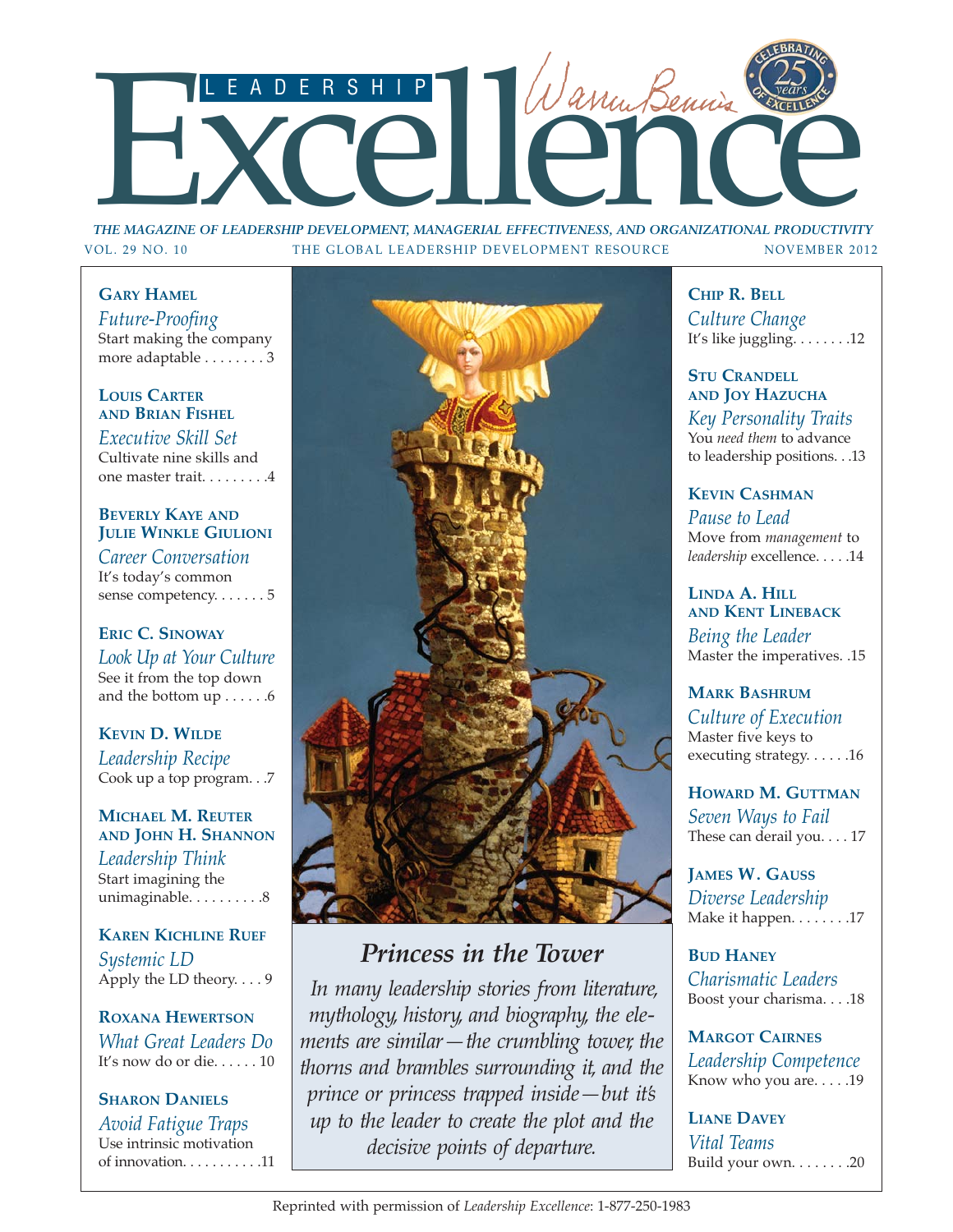# **Career Conversation**

*It's today's common sense competency.*



#### **by Beverly Kaye and Julie Winkle Giulioni**

**LEADERS READ THE HEADLINES. THEY**<br>know about the survey data. The<br>linkages between *career development* and linkages between *career development* and productivity gains, expense reduction, quality improvements, innovation, and bottom-line results are obvious.

And yet most organizations are still poor at growing talent. It's time to elevate the *career conversation* to its rightful ranks—give it the respect and title it deserves. Talking with people about their careers is a competency—perhaps the most powerful and under-utilized one at a leader's disposal.

#### Defining Terms

Let's face it, the term *career development* strikes fear into managers' hearts. What does *career development* mean to you? What's involved? What's your role? Whatever your answer, we'll bet that ours is simpler. You see, many managers are intimidated by or steer clear of career development because they have a mistaken, convoluted, or overwhelming definition of the term.

So, try this definition: *Career development is helping others grow. Helping others grow* can take a nearly unlimited number of forms. You might help people prepare for and move to new or expanded roles in obvious and visible ways. But more frequently, growth shows up in small, subtle ways that quietly create greater challenge, interest, and satisfaction in a job.

Too often *career development* evokes images of forms, checklists, and deadlines. And let's be honest—you've got to address those items to support the organization. But administrative details are not career development.

#### Talk Is Not Cheap

Genuine and meaningful *career development* occurs through conversation. So, shed yourselves of the belief that *talk is cheap* because talk is the most powerful and results-driving tool for helping others grow.

*Astute leaders engage in effective career conversations*, knowing that *conversation has the power to touch employees' hearts and minds*. You need nothing more than your own words to spark reflection and commitment. From that can spring employee-generated actions.

Genuine *career development* isn't about forms, choreographing new assignments, or orchestrating promotions. It's about

having *quality conversations* that facilitate insights and awareness, explore possibilities and opportunities, and inspire responses that drive employee-owned action. Hence, practicing career conversations is now a strategic priority.

#### Less Is More

And it doesn't have to bite painfully into your limited time. To be effective, you don't need to hold lengthy summits with employees, solving all of the career problems of the world in one big meeting to help others get results. In fact, in many cases less can be more.

When you reframe *career development* in terms of *ongoing conversations*—rather than *procedural checkpoints* or *scheduled activities*— suddenly you have more flexibility and the chance to develop careers organically, when and where authentic opportunities arise.

You don't get more points for the length of the conversation. You get more points for stimulating thinking.

Would you rather sit with a person for two hours and map out a career plan for the year? Or do the same thing in a dozen 10-minute conversations over the year? It's the same *120 minutes* offered up in smaller, bite-size servings.

Increasingly, time-starved managers are opting for shorter, more frequent conversations that can cover the same ground as their heftier cousins (maybe more) but in an iterative and ongoing fashion. The four benefits are compelling: 1) shorter conversations fit better with the cadence of business today; 2) frequent, ongoing dialogue communicates a genuine commitment to the employee and development; 3) iterative conversations allow employees to

layer awareness, insights, and action more naturally; and 4) the ongoing nature of the conversation keeps development alive in everyone's mind (vs. tucking it away for a formal meeting).

The ability to engage in short, targeted, ongoing career conversations makes career development efficient for you and the employee—because they happen within the workflow where genuine opportunities exist.

In a career conversation, employees should do 90 percent of the talking. If you're talking more than 10 percent, you're taking on too much responsibility for their development and robbing them of ownership for their careers.

If the work of career development happens within the context of conver-

> sation, then the primary tool of the trade must be asking quality questions. You don't need to have *all the answers,* but you must be ready with questions.

### Closure Is Overrated

You need not have all the answers. And neither do employees. In fact, not having all the answers

may actually drive more thought and energy.

According to Russian psychologist Bluma Zeigarnik, *we remember better what is incomplete*. The mind, uncomfortable with what is left unfinished, continues to focus on the question or problem.

What does this science have to do with helping people grow? Many managers shy away from hard questions and conversations where they might not have all the answers. If you're one

**I believe in the idea of "Leadership by Design"—the practical notion that any leadership development product or program should have some elements of instructional design. The master of "Leadership by Design" is Julie Winkle Giulioni, designer of innovative training products that deliver bottom-line results. Her new book, coauthored with Bev Kaye, Help Them Grow or Watch Them Go, is an instant classic in the field of employee retention—a field where Bev Kaye has been a rock star for decades.**

> *Ken Shelton, editor/CEO, Leadership Excellence*